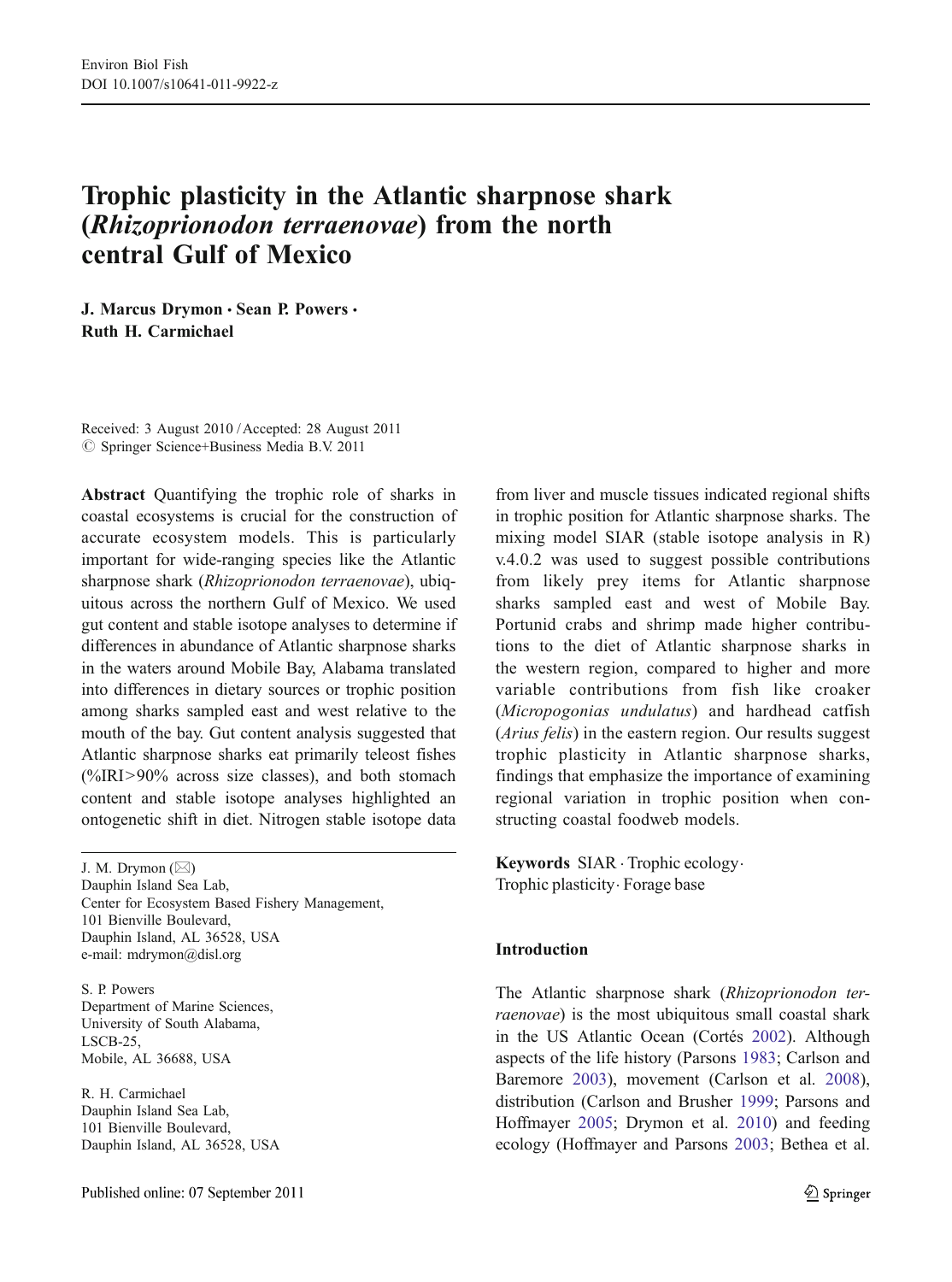[2004,](#page-13-0) [2006](#page-13-0)) of this shark have been documented in the Gulf of Mexico (GOM), little information exists on the role of this shark in the food web. A recent examination of catch series data for Atlantic sharpnose shark across the GOM revealed an eastwest gradient; catch-per-unit-effort (CPUE) was higher west of Mobile Bay, Alabama compared to east of the bay, potentially driven by differences in primary productivity and forage fish biomass between the regions (Drymon [2010](#page-13-0)). Effective ecosystem based management requires that the trophic position of higher level consumers be characterized (Stevens et al. [2000\)](#page-14-0). Traditionally, trophic position for most sharks has been viewed as static in foodweb models (Stevens et al. [2000](#page-14-0); Kitchell et al. [2002](#page-13-0)); however, intraspecific variation in trophic level among higher order consumers has been shown to occur across relatively small spatial scales in the GOM (Rush et al. [2010](#page-14-0)).

Feeding habits and hence trophic position for sharks have historically been defined through analysis of stomach contents; however, several issues limit the utility of this approach (Hobson and Welch [1992\)](#page-13-0). Although conceptually straightforward, stomach content analysis is limited by its 'snapshot' nature and inter/intraspecific variation in digestion rates. These problems often result in the failure of dietary analysis to fully predict trophic level (Polunin and Pinnegar [2002](#page-14-0)).

A complement to stomach content analysis is stable isotope analysis. This technique is reliant on the fact that lighter, more common isotopes of an element are preferentially respired or excreted during metabolism, leading to a relative accumulation of the heavier isotope in the tissue of the organism. Naturally occurring stable isotope ratios of carbon  $(^{13}C;^{12}C)$  and nitrogen  $(^{15}N;^{14}N)$  are particularly useful for discerning relationships between an organism and its prey (Peterson and Fry [1987](#page-14-0)). The carbon value of a consumer is similar to that of it's prey, thereby making  $\delta^{13}$ C useful for determining the ultimate source of primary production at the base of a consumer's diet (DeNiro and Epstein [1978](#page-13-0)). Conversely,  $\delta^{15}$ N values increase with increasing trophic level, making them useful indicators of trophic position (Peterson and Fry [1987\)](#page-14-0). No studies have used both stable isotope and stomach content analyses to document feeding habits for the Atlantic sharpnose shark.

To determine if differences in forage fish biomass (Drymon [2010\)](#page-13-0) are associated with changes in diet and ultimately trophic position for the Atlantic sharpnose shark, we conducted stable isotope analysis of C and N in muscle and liver tissues for this species. Since stable isotope turnover occurs more rapidly in elasmobranch liver tissue compared to muscle (MacNeil et al. [2006](#page-14-0)), sampling both tissues will provide insight into dietary habits at different temporal scales. Our goals were to 1) determine the trophic position (using  $\delta^{15}$ N) and contribution of benthic versus pelagic organic matter (using  $\delta^{13}$ C), 2) identify the extent to which  $\delta^{15}N$  varied spatially (east or west of Mobile Bay) and temporally (throughout the year), and to 3) compare the feeding ecology of the Atlantic sharpnose shark using stomach content versus stable isotope analyses.

# Materials and methods

## Sample collection

A cooperative longline survey was initiated in May of 2006 by the National Oceanic and Atmospheric Administration (NOAA) Mississippi (MS) Labs and the Dauphin Island Sea Lab (DISL) to survey shark species assemblages in the coastal waters of Mississippi and Alabama. This survey was designed as a companion survey to the NOAA MS Labs' annual bottom-longline survey, meaning gear and protocols used in both surveys were identical to facilitate data comparisons. For a complete description of longline methods, see Driggers et al. [\(2008](#page-13-0)). Longline sampling was conducted from 2006–2008 on NOAA research vessels R/V HST, R/V Gandy and R/V Caretta. Based on initial data from May 2006– February 2007, longline sampling was not conducted during the winter months (December, January and February) due to the complete absence of sharks in our survey area  $(n=21 \text{ sets})$ ; therefore, only data from March 2007–November 2008 are used for this analysis.

This survey employed a random stratified block design, with four blocks established along the Mississippi/Alabama coast. Each block was 37 km east to west and extended from the shoreline to approximately the 20 m isobath. Blocks one and two were located west of 88° W longitude (Mobile Bay),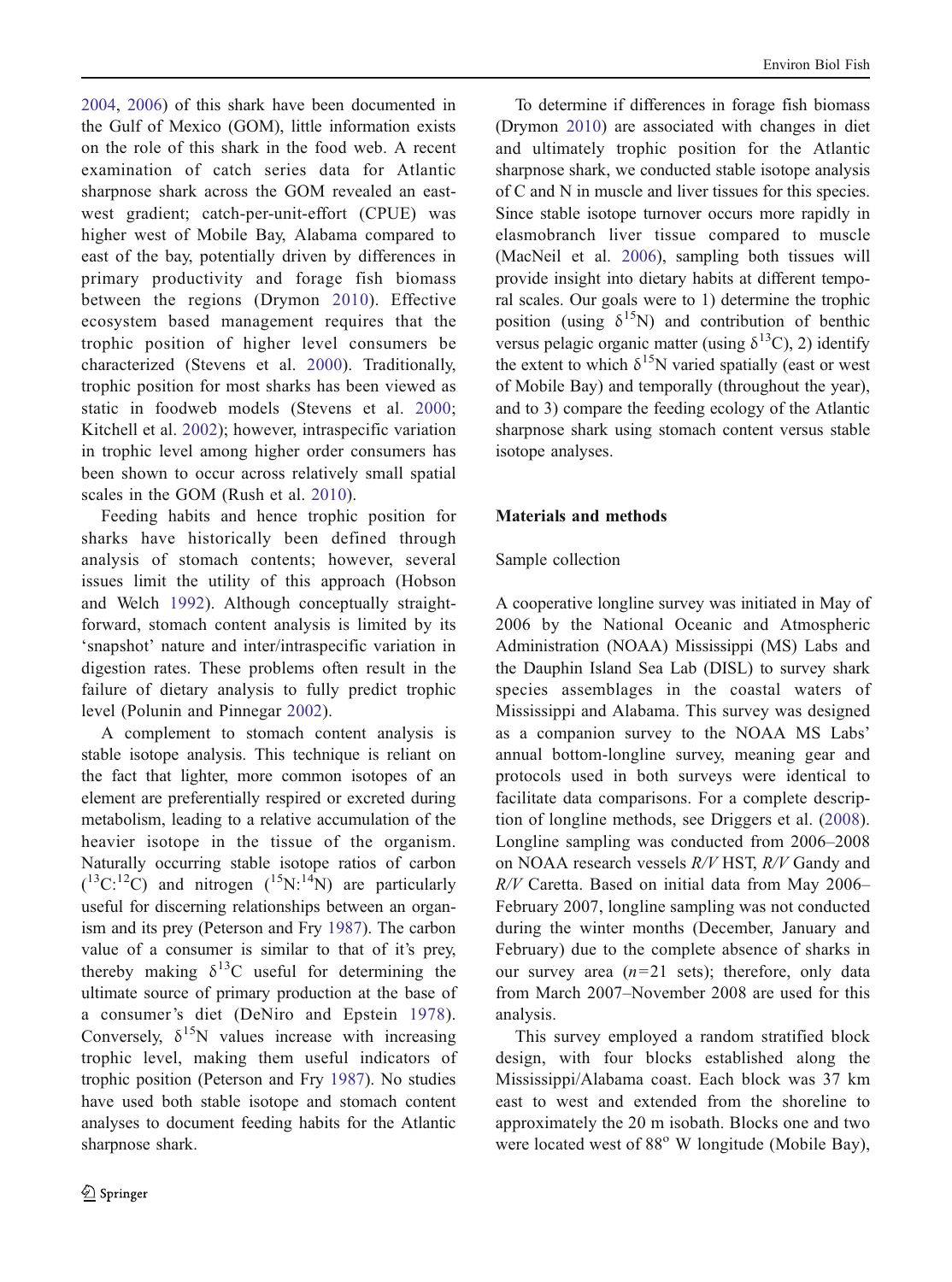<span id="page-2-0"></span>whereas blocks three and four were located east of 88° (Fig. 1a). Sampling was evenly allocated and replicated within each block along three depth strata:  $0-5$  m,  $5-10$  m and  $10-20$  m. Twelve stations were selected at random each month: six in one of the eastern blocks (blocks 3 or 4), and six in one of the western blocks (blocks 1 or 2). This survey design ensured equal station dispersion within the block (two stations across each depth stratum), while always sampling one eastern and one western block each month. At each station, a single bottomlongline was set and soaked for 1 h. The main line consisted of 1.85 km (1 nm) of 4 mm monofilament (545 kg test) sampled with 100 gangions; each gangion was made of 3.66 m of 3 mm (320 kg test) monofilament. Gangions consisted of a longline snap and a 15/0 circle hook, baited with Atlantic mackerel (Scomber scombrus).

All sharks captured were enumerated by species and morphological measurements collected. Straight line length, weight and maturity data were collected from sharks that could be safely boated, removed from the mainline, unhooked and identified to species. All length measurements originated at the tip of the rostrum and terminated at the origin of the precaudal pit, the noticeable fork in the tail, and the upper lobe of the caudal fin in a stretched position for precaudal (PCL), fork (FL), and total lengths (TL), respectively. Maturity in males was assessed following Clark and von Schmidt ([1965](#page-13-0)). Most sharks were tagged and released.

Atlantic sharpnose sharks were sacrificed to collect tissue for stable isotope analysis. A section of white muscle below the primary dorsal fin (Estrada et al. [2003;](#page-13-0) MacNeil et al. [2005\)](#page-14-0), a portion of the left lobe of the liver (Fisk et al. [2002;](#page-13-0) MacNeil et al. [2006](#page-14-0)) and the entire stomach were removed from all Atlantic sharpnose sharks sacrificed. All samples were placed on ice or frozen shipboard in a −20°C freezer awaiting laboratory analysis.

To characterize the prey base available to Atlantic sharpnose sharks, data from the Alabama Marine Resources Division (ALMRD) Fisheries Assessment and Monitoring Program (FAMP) were compiled for all demersal species captured by this trawl survey during the period of our analysis (2007–2008). The ALMRD trawl survey sampled multiple inshore stations throughout coastal Alabama each month. For our analysis, two of these stations were chosen based on their location relative to our survey design; one station in the western region (88° 03.3′ W) and one station in the eastern region  $(87^\circ 33.7^\prime)$  (Fig. 1a).



Fig. 1 a Survey area and sampling design. Black x's indicate the location of each longline set, and grey circles indicate locations of ALMRD FAMP monthly trawl surveys used in this analysis. Boxes represent western (1 and 2) and eastern (3 and 4) regions

b Catch per unit effort (CPUE, sharks/100 hooks/hour, black circles) for Atlantic sharpnose sharks sampled during March– November, 2007 and 2008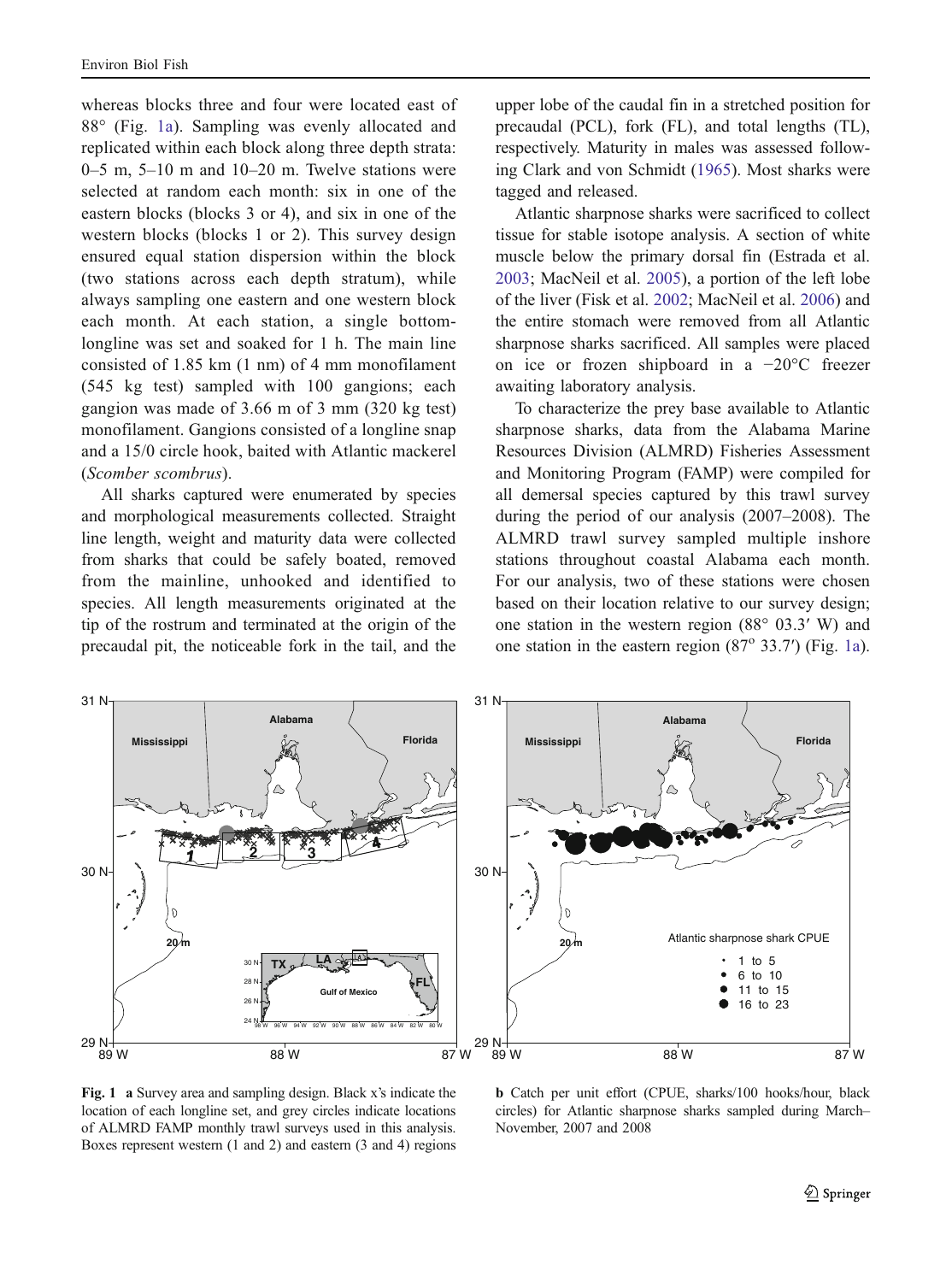Trawl samples were collected with a 5 m otter trawl fitted with  $40\times60$  cm wooden doors. The net was constructed of 35 mm stretched mesh with a 45 mm cod-end fitted with a 4.7 mm liner.

Data from the ALMRD FAMP survey were used both to characterize differences in potential prey biomass between regions, and to calculate trophic position of potential prey species. Total biomass for fish and invertebrates was calculated for the years 2007 and 2008. Data from this survey comprised 157 species; however, 29 of these species (Cnidarians, gastropods and bivalves) were deemed unrealistic as dietary items for Atlantic sharpnose shark and were removed from the dataset. Total biomass for the remaining fish and invertebrates  $(n=128)$  was calculated for the years 2007 and 2008 by season (spring, summer and fall) and region (western and eastern). We chose to examine overall biomass of these two prey types (fish and invertebrates) rather than specific species to examine whether Atlantic sharpnose sharks were responding to gradients in available biomass. In addition, we used muscle samples taken from a subset of these potential prey species  $(n=101 \text{ individuals}, 7)$ species) for which sufficient tissue had been collected during 2008 to assess trophic position and C source of potential prey. Because of low sample size, potential prey species were pooled across spring, summer and fall. ALMRD trawl surveys do not routinely capture all fish common to the diet of Atlantic sharpnose sharks (Hoffmayer and Parsons [2003](#page-13-0)); for this reason, isotope data (*Anchoa* sp.,  $n=11$ , RHC unpubl. data) from fish sampled in the same area were added to our analysis.

# Stable isotope analysis

To identify trophic position and C source we measured stable isotope ratios of N and C in white muscle and liver tissue from Atlantic sharpnose sharks and muscle tissue from potential prey. Tissues were rinsed in deionized water, subsampled (0.5– 1.0 g), freeze dried for 48 h in a Labconco lypholizer, ground into powder with a mortar and pestle and packed into 2 mg  $(\pm 0.05)$  aliquots in tin capsules (Elementar Americas) for stable isotope analysis. Prior to subsampling, a modified Folch et al. ([1957\)](#page-13-0) lipid extraction (Post et al. [2007\)](#page-14-0) was performed on shark liver tissue to remove lipids, as lipids can lead to a depletion in  ${}^{13}$ C (Park and Epstein [1961\)](#page-14-0). C:N ratios in shark liver tissue and potential prey muscle were used as relative measures of lipid content (Post et al. [2007\)](#page-14-0). C:N ratios in potential prey items were all less than 3.5. All shark tissues with C:N values greater than 3.5 were lipid extracted. Following lipid extraction, tissues were placed in a drying oven at 60°C for 48 h, or until a constant weight was reached. Examination of post lipid-extracted C:N ratios indicated that lipids were incompletely removed from liver tissue; therefore, a tissue-specific mathematical normalization was conducted such that  $\delta^{13}C' - \delta^{13}C = -2.976 + 3.093[\ln(C:N)],$ where  $\delta^{13}$ C' = the lipid normalized value (Logan et al. [2008](#page-14-0)). Stable isotope ratios of  ${}^{13}C_{1}{}^{12}C$  and  ${}^{15}N_{1}{}^{14}N$ were determined using a PDZ Europa ANCA-GSL elemental analyzer interfaced to a PDZ Europa 20–20 isotope ratio mass spectrometer (Sercon Ltd., Cheshire, UK) at the University of California Davis Stable Isotope Facility. Stable isotope ratios were expressed in delta notation per the following formula:  $\delta X = [(R_{sample}/R_{standard}) - 1] \times 1000$ , where X is the heavy isotope, R<sub>sample</sub> is the ratio of heavy to light isotope in the sample, and R<sub>standard</sub> is the ratio of heavy to light isotope in the reference standard. During analysis, several replicates of at least two laboratory standards (calibrated against NIST reference IAEA-N1, IAEA-N2, IAEA-N3, USGS-40 and USGS-41) were included (SD=0.2‰ for  $\delta^{13}$ C and 0.3‰ for  $\delta^{15}$ N). The standard reference material was Pee Dee Belemnite for C and atmospheric  $N_2$  for N.

Trophic position (TP) for Atlantic sharpnose sharks was estimated following Post ([2002](#page-14-0)):  $TP = \lambda + (\delta^{15}N_c - \delta^{15}N_{base})/\Delta_n$ , where  $\lambda$  is the trophic level of the base,  $\delta^{15}N_c$  and  $\delta^{15}N_{base}$  are the nitrogen isotope values of the consumer and base, respectively, and  $\Delta_n$  is the trophic fractionation factor for nitrogen. We set  $\lambda=2$  (a primary consumer) to reduce the propagation of error associated with the variability in  $\Delta_n$  (Vander Zanden and Rassmussen [2001](#page-14-0); Wolf et al. [2009\)](#page-14-0). We used  $\delta^{15}$ N values chosen from primary consumers (polycheates and bivalves) that are as close as possible to true herbivores, and for which values were collected within our study area (RHC unpubl. data). We chose a taxon and tissue specific  $\Delta_n$  value of 2.28 for bulk fish tissue following the experimentally determined trophic fractionation factors for shark tissues (Hussey et al. [2010](#page-13-0)).

The relative contribution from different prey groups to the isotope signature of sharpnose sharks sampled in the eastern and western regions was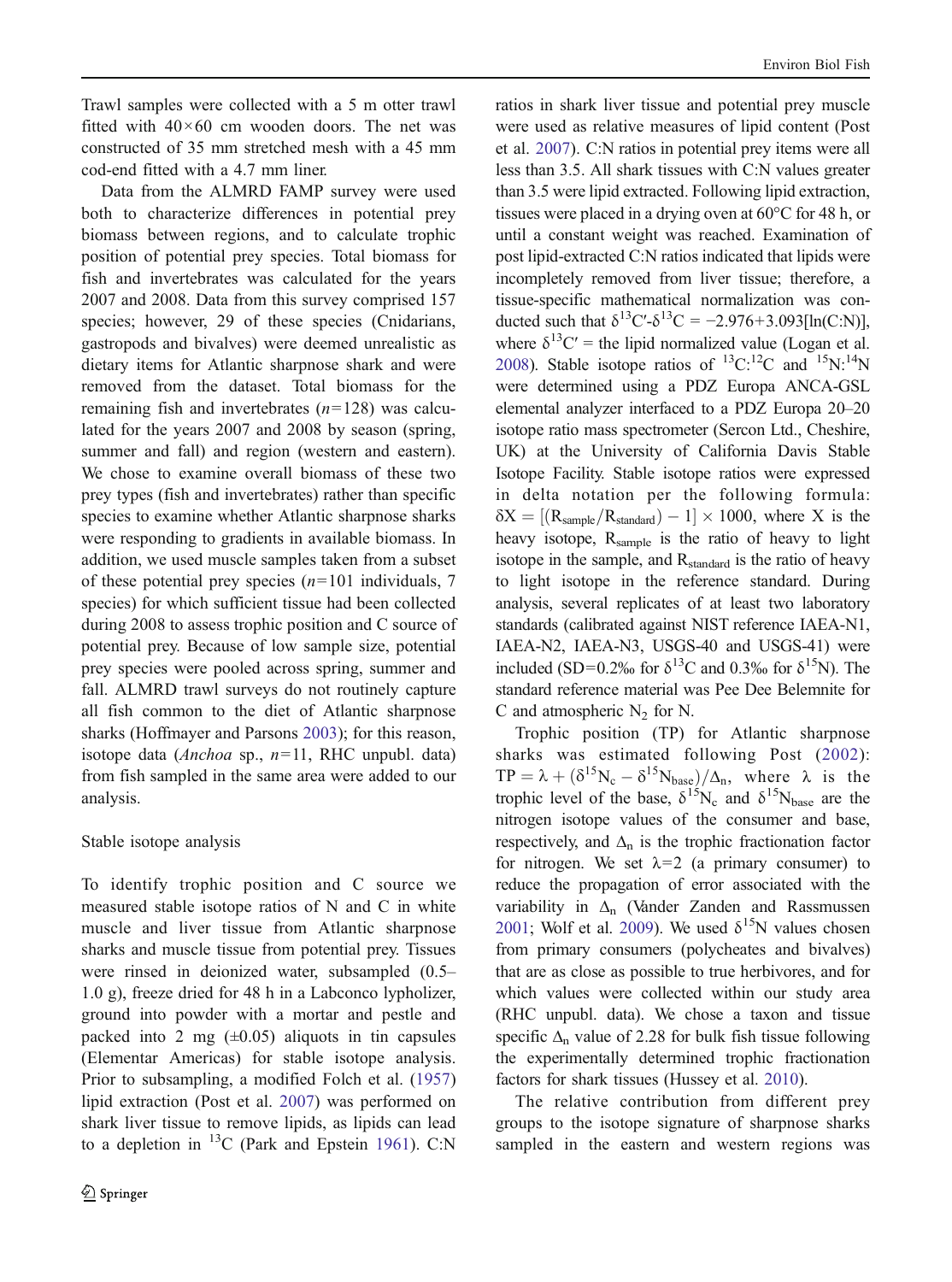estimated using the isotope mixing model SIAR (stable isotope analysis in R) version 4.0.2 (Parnell et al. [2010\)](#page-14-0) in the R statistical platform (CRAN 2009). This model uses a Bayesian framework to estimate the proportional contribution of prey to a consumer diet, while including variability in model inputs such as trophic fractionation values. Mean  $\delta^{13}$ C and  $\delta^{15}$ N values ( $\pm$ SD) for prey species were included as sources. Following Hussey et al. ([2010\)](#page-13-0), tissue specific trophic fractionation values of 2.28‰ and 1.13‰ (for  $\Delta^{15}N$  and  $\Delta^{13}C$ , respectively) were used as inputs, combined with a standard deviation value of 1 for both  $\delta^{13}$ C and  $\delta^{15}$ N. This relatively large error term was chosen to encompass the variability shown in recent meta-analyses (McCutchan et al. [2003](#page-14-0), Sweeting et al. [2007](#page-14-0), Caut et al. [2009\)](#page-13-0), following Inger et al. ([2010](#page-13-0)). C:N ratios for potential prey were used to calculate elemental concentrations, which were also added to the mixing model.

#### Stomach content analysis

Stomach contents were identified in Atlantic sharpnose shark to complement stable isotope analyses and to help define dietary sources. The entire stomach, from the esophagus to the posterior portion of the scroll valve, was removed in the field and either frozen shipboard or placed on ice and frozen in a −20°C freezer upon return to the laboratory. In the lab, stomachs were thawed, opened, everted and rinsed over a 500 μm sieve. The bait used during the longline survey was Atlantic mackerel; therefore, all pieces of Atlantic mackerel found in stomachs were excluded from analysis. Stomach contents were identified to the lowest possible taxon, counted and weighed (0.1 g). Because of the overall low occurrence of identifiable gut contents in stomachs taken during the longline survey, additional stomachs were excised opportunistically from Atlantic sharpnose sharks caught during the NOAA MS Labs' annual longline surveys. For a detailed description of this survey, see Driggers et al. ([2008](#page-13-0)). The presence of unidentifiable fish in the stomach contents, combined with the ecological similarity between certain prey types found in the stomachs (i.e. different species of squid) necessitated the pooling of stomach contents (Chipps and Garvey [2007\)](#page-13-0). Stomach contents were pooled into four categories for analysis: crabs

(portunid crabs), squid, shrimp (mostly penaeid shrimp) and fish (mostly unidentifiable).

The diet of the Atlantic sharpnose shark was assessed using four indices: percent by number  $(\%N)$ , weight (%W), frequency of occurrence (%O) (Hyslop [1980\)](#page-13-0), and the index of relative importance (IRI, Piankas et al. [1971\)](#page-14-0). To incorporate measures of variability, %N and % W were calculated for individual fish then summed for each prey type (Chipps and Garvey [2007\)](#page-13-0), such that  $\%$ N was calculated as the number of each prey type divided by the total number of prey types in that stomach. Similarly, %W was calculated as the weight of each prey type divided by the total weight of prey types from an individual stomach. %O was calculated as the number of stomachs containing a prey type divided by the total number of stomachs containing prey. The index of relative importance is a compound index that incorporates the previous three indices, expressed as IRI = %O (%N + %W). This product is then expressed as a percentage (%IRI) by dividing the total IRI for each prey type by the total IRI for all prey items (Cortés [1997](#page-13-0)). For the %IRI calculation, %N and %W were recalculated across all stomachs.

## Statistical analyses

We employed univariate statistical tests to examine isotope and trawl data. To examine the effect of region (2 levels: eastern or western), season (6 levels: spring, summer or fall 2007 and 2008), size class (3 levels: young-of-the-year (YOY) 33–59 cm TL, juvenile, 60–84 cm TL and adult, >85 cm TL, Hoffmayer and Parsons [2003](#page-13-0)) and the ensuing interactions on stable isotope values for Atlantic sharpnose sharks, we used three-way, model I ANOVAs on C and N data for muscle and liver tissue. For brevity, results from these ANOVAs will be referred to by the combination of tissue (liver or muscle) and element (C or N) as follows: LC, LN, MC, and MN. Significant differences were further examined using a Tukey's post-hoc test with a sequential Bonferroni correction (Rice [1989\)](#page-14-0). Two sample t-tests were used to test for a tissue effect on stable isotope values of C and N. To identify the presence of residual lipids in lipidextracted shark liver tissue, Pearson's correlation was used to examine the relationship between C:N ratio and liver carbon isotope values. For fish and invertebrates caught in the ALMRD trawl during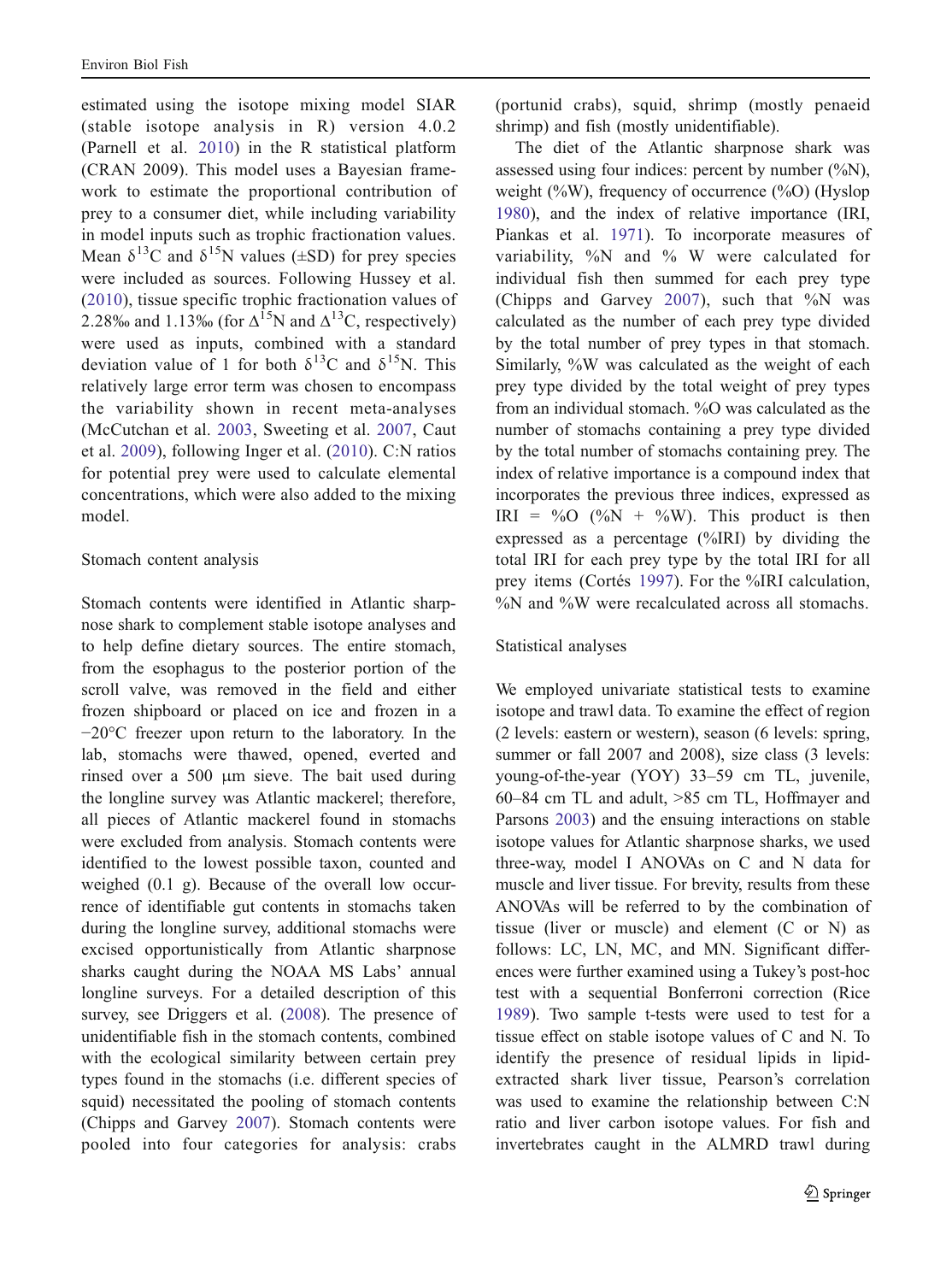<span id="page-5-0"></span>2007 and 2008, we used a two-way, model I ANOVA to test for the effect of season (3 levels: spring, summer and fall) and region (western or eastern) on biomass. Unless otherwise noted, mean values are presented throughout with standard deviation in parentheses.

## Results

### Sample collection

Atlantic sharpnose sharks (Fig. [1b\)](#page-2-0) were collected on bottom longlines during spring, summer and fall, throughout western (blocks 1 and 2) and eastern (blocks 3 and 4) regions. Eighteen cruises between March 2007 and November 2008 resulted in the capture of 376 Atlantic sharpose sharks, 212 of which were measured and released. Catch per unit effort for Atlantic sharpnose shark was greater in the western region (3.27 sharks/100 hooks/hour) compared to the eastern region (0.70 sharks/100 hooks/hour). One hundred sixty four Atlantic sharpnose sharks were retained for this study, most of which came from the western region, resulting in the analysis of 153 stomachs and 158 muscle and liver tissue samples (Table 1).

**Table 1** Mean values for  $\delta^{13}$ C and  $\delta^{15}$ N ( $\pm$  SD) and estimated trophic position (TP,  $\pm$  SD) for Atlantic sharpnose shark. Factors correspond to either season (spring, summer or fall) or size class (young-of-the-year (YOY), juvenile or adult).

Analysis of log transformed ALMRD trawl biomass for fish and invertebrates revealed regional and seasonal differences in prey available to sharks throughout the year. For invertebrates, there was a significant interaction (F<sub>2</sub>=3.36,  $p$ <0.05) between season and region such that biomass did not differ by season in the west, but in the east biomass peaked in the fall and was nearly absent in the spring and summer (Fig. [2a\)](#page-6-0). Higher fish biomass was observed in the western region (Fig. [2b](#page-6-0)), although overall fish biomass did not differ significantly among season  $(F_{5,26}=1.55, p<0.21).$ 

#### Stable isotope analysis

Stable isotope values indicated that Atlantic sharpnose sharks are tertiary consumers with basal C derived from a mixture of benthic and pelagic sources (Table 1, Fig. [3\)](#page-7-0). N stable isotope values in Atlantic sharpnose sharks varied between tissues  $(t_{obs}=-4.29,$  $df=317$ ,  $p<0.01$ ), but showed little within-tissue variation, averaging 14.14‰ (±0.79) in muscle and 14.49‰  $(\pm 0.64)$  in liver. These values translated to mean trophic position estimates between 4.4  $(\pm 0.36)$ and 4.6  $(\pm 0.29)$  calculated from muscle and liver tissues, respectively. A significant relationship was identified between C:N ratio and liver carbon isotope

Factors were analyzed independently to obtain sufficient sample size. No YOY samples were taken from the eastern region. n = number of samples analyzed

| Region | Factor    | $\mathbf n$    | $\delta$ 13C (‰) |                | $\delta$ 15N (‰) | TP           |     | <b>SD</b> |      |      |
|--------|-----------|----------------|------------------|----------------|------------------|--------------|-----|-----------|------|------|
|        |           |                | L                | M              | L                | M            | L   | M         | L    | M    |
| West   | Spring    | 37             | $-17.11(0.49)$   | $-16.91(0.41)$ | 14.58(0.53)      | 14.20(0.68)  | 4.6 | 4.4       | 0.24 | 0.31 |
|        | Summer    | 62             | $-16.78(0.71)$   | $-17.05(0.38)$ | 14.44(0.60)      | 14.09(0.84)  | 4.6 | 4.4       | 0.27 | 0.38 |
|        | Fall      | 44             | $-16.99(0.72)$   | $-17.10(0.42)$ | 14.54(0.51)      | 14.31(0.53)  | 4.6 | 4.5       | 0.23 | 0.24 |
|        | YOY       | 20             | $-17.25(0.61)$   | $-17.07(0.47)$ | 14.60(0.56)      | 14.20(0.68)  | 4.6 | 4.6       | 0.25 | 0.40 |
|        | Juvenille | 73             | $-16.91(0.71)$   | $-17.04(0.33)$ | 14.36(0.52)      | 14.09(0.84)  | 4.5 | 4.4       | 0.24 | 0.33 |
|        | Adult     | 50             | $-16.83(0.61)$   | $-16.99(0.48)$ | 14.70(0.56)      | 14.31(0.53)  | 4.7 | 4.4       | 0.25 | 0.27 |
| East   | Spring    | 6              | $-17.17(0.41)$   | $-17.11(0.37)$ | 15.01(0.48)      | 14.16(0.94)  | 4.8 | 4.4       | 0.22 | 0.43 |
|        | Summer    | $\tau$         | $-16.74(0.70)$   | $-16.70(0.47)$ | 13.88(1.03)      | 13.74 (0.88) | 4.3 | 4.2       | 0.47 | 0.40 |
|        | Fall      | $\overline{2}$ | $-16.14(0.08)$   | $-16.44(0.10)$ | 13.20 (1.28)     | 12.30(1.91)  | 4.0 | 3.6       | 0.58 | 0.87 |
|        | Juvenille | 10             | $-16.73(0.69)$   | $-16.80(0.47)$ | 14.00(1.23)      | 13.52(1.42)  | 4.4 | 4.1       | 0.56 | 0.21 |
|        | Adult     | 5              | $-17.04(0.47)$   | $-16.90(0.42)$ | 14.74(0.54)      | 14.11(0.64)  | 4.7 | 4.4       | 0.27 | 0.29 |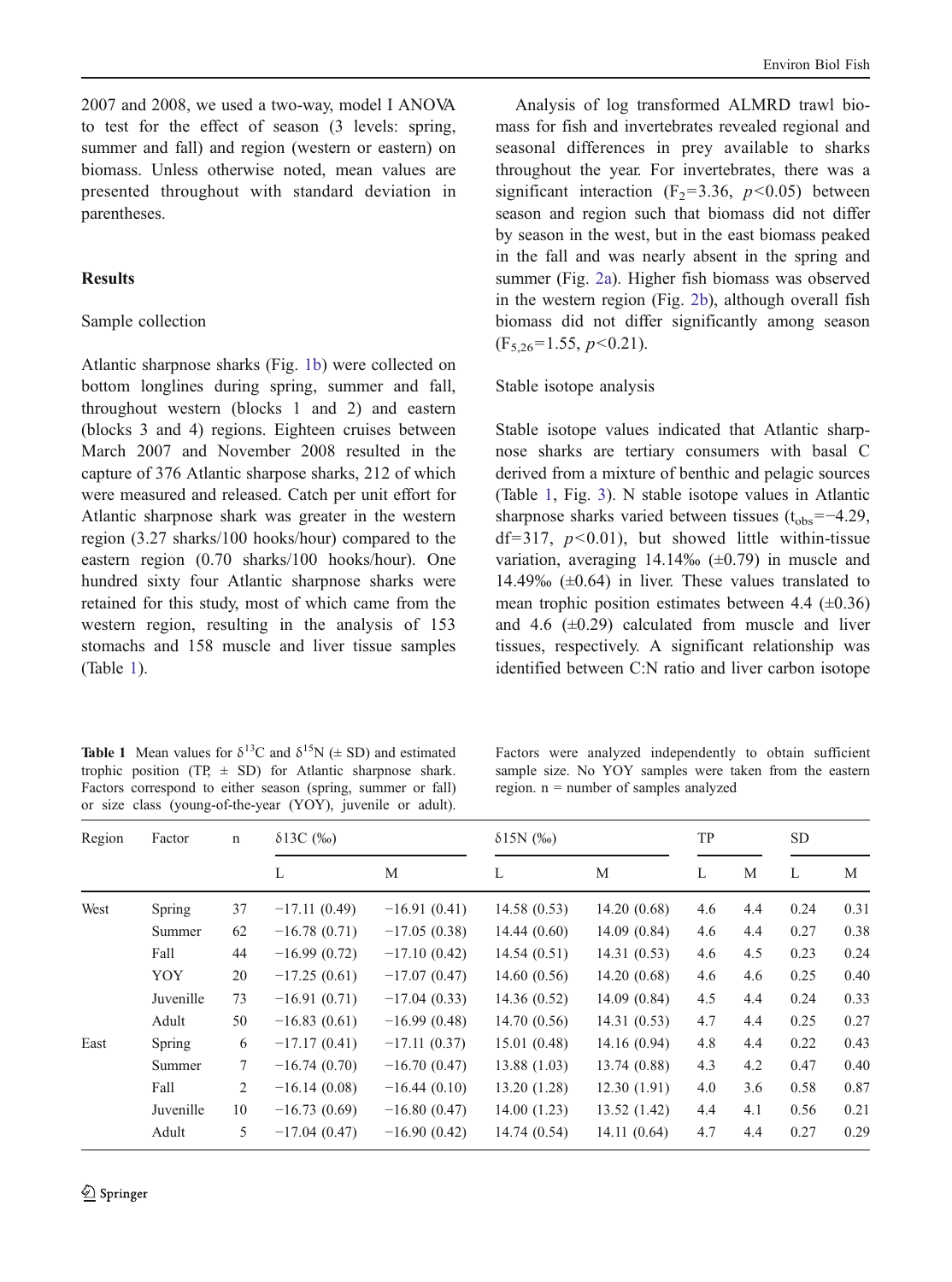<span id="page-6-0"></span>

Fig. 2 Invertebrate (a) and fish (b) biomass shown by region and season. Error bars are SE. Data are taken from the ALMRD trawl survey, 2007–2008

values  $(r=0.91, p<0.01)$  suggesting incomplete removal of lipids during the lipid extraction process. Once lipid-normalized, carbon stable isotope values from liver tissue matched more closely to those from muscle tissue, although liver tissue was significantly more enriched on average (−16.92‰±0.68) than muscle (−17.01‰±0.42).

Stable isotope analysis of muscle tissue from potential prey items yielded a wide range of values for C and N (Table [2](#page-8-0), Fig. [3\)](#page-7-0). The mean  $\delta^{13}$ C value was −19.64‰ (±1.19) for teleosts and −18.57‰  $(\pm 0.70)$  for invertebrates, suggesting that primary production for each of these groups is a mixture of benthic and pelagic carbon sources. The average  $\delta^{15}N$ value was  $13.13\%$  ( $\pm 0.33$ ) for teleosts, higher and less variable than the mean  $\delta^{15}N$  value for invertebrates (12.24‰ $\pm$ 0.87). Stable isotope values from invertebrates seemed to have the most influence on the stable isotope composition of Atlantic sharpnose shark, in particular portunid crabs (Callinectes sp.), shrimp (Penaeus sp.) and mantis shrimp (Stomatopoda) (Fig. [3](#page-7-0)).

Nitrogen in liver tissue of Atlantic sharpnose sharks varied with size class (Tables [1](#page-5-0) and [3](#page-8-0)). Nitrogen isotope values in liver tissue were similar between YOY and adult sharks, but depleted in juveniles (LN ANOVA, size class:  $F_2 = 4.277$ ,  $p < 0.02$ ). Carbon isotope values in liver tissue did not vary as a function of size class, and there was no change with size class in muscle tissue for either isotope.

Stable isotope ratios from both muscle and liver tissue from Atlantic sharpnose sharks showed an interaction between region and season (Table [3,](#page-8-0) Fig. [4](#page-9-0)). Low seasonal variability was seen in the western region, with stable  $\delta^{15}N$  and  $\delta^{13}C$  values during spring, summer and fall. In contrast, higher variability has observed in the eastern region, which drove the regional x seasonal interaction. Eastern region  $\delta^{15}$ N values in liver and muscle peaked in the spring, followed by steady decreases through the summer and fall (LN and MN ANOVA, region x season interaction, liver:  $F_4 = 3.60$ ,  $p < 0.01$ , muscle:  $F_4$ =4.84,  $p$ <0.01) (Fig. [4a and b](#page-9-0)). In contrast, carbon isotope values in liver (LC ANOVA, region x season interaction  $F_4 = 3.19$ ,  $p < 0.02$ ) and muscle (MC ANOVA, region x season interaction  $F_4 = 3.72$ ,  $p <$ 0.01) tissue from sharks in the eastern region were most enriched during summer and fall 2008 (Fig. [4c, d\)](#page-9-0).

The relative contribution of prey items to the isotope signature in Atlantic sharpnose sharks varied spatially. In the western region, portunid crabs and shrimp were prominent in the diet of Atlantic sharpnose sharks, contributing approximately 50 and 25%, respectively, to the consumer's observed isotope signature (Fig. [5a](#page-10-0)). Mantis shrimp and squid (Loligo sp.) contributed approximately  $10\%$ , whereas the fish groups anchovy (*Anchoa* sp.), Atlantic croaker (Micropogonias undulatus), hardhead catfish (Arius felis) and searobin (Prionotus sp.) contributed little to nothing to the diet of Atlantic sharpnose sharks. More species contributed in greater proportions to the diet of Atlantic sharpnose sharks in the eastern region. Portunid crab had the largest relative contribution  $(\sim 30\%)$ , whereas the other invertebrates contributed slightly more than the fish species (Fig. [5b](#page-10-0)).

#### Stomach content analysis

Stomach contents from 296 Atlantic sharpnose sharks (10% young of the year, 46% juvenile, and 44%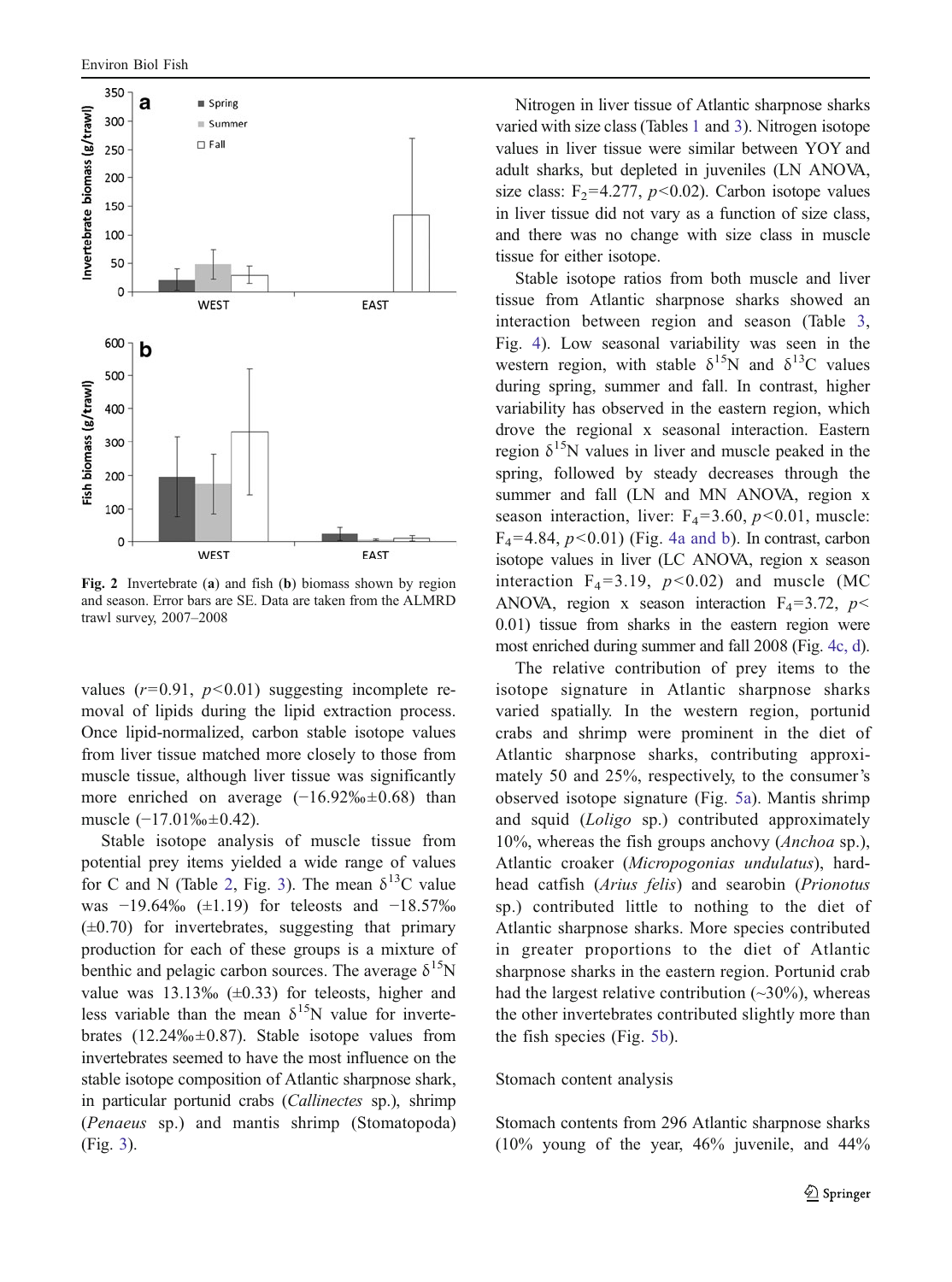<span id="page-7-0"></span>Fig. 3 Isotope biplot of individual  $\delta^{15}$ N and  $\delta^{13}$ C values of Atlantic sharpnose shark (ATSN) and mean δ<sup>15</sup>N and δ<sup>13</sup>C ( $\pm$  SD) of potential prey. All ATSN and potential prey are muscle tissue. Atlantic sharpnose sharks from the western region are shown with a circle, eastern region with a triangle. Fish are shown in black squares, invertebrates are shown in grey squares



adult) were examined. Thirty nine percent of recovered stomachs  $(n=115)$  were empty, and an additional eleven percent  $(n=34)$  contained only bait, leaving 147 stomachs (50%) for analysis. Fish, the majority of which were unidentifiable, comprised the majority of stomach contents. Diet varied little seasonally. % IRI values for fish were lowest in the summer (93.16%), coincident with the highest %IRI values for shrimp  $(3.93\%)$  and crab  $(1.34\%)$ . Fish were even more prevalent in the diet of Atlantic sharpnose sharks sampled in the spring and fall, with %IRI values >98%. More variation in stomach contents was observed as a function of size class than season. Juveniles showed the broadest range of dietary items, although fish was still the most prevalent (IRI= 92.36%), followed by shrimp (%IRI=4.84). Our ability to examine regional differences in diet using stomach contents was hampered by low sample size in the eastern region (Table [4](#page-11-0), Fig. [6](#page-12-0)).

# **Discussion**

Mean trophic position and dietary sources

The mean trophic position range of 4.4 ( $\pm$ 0.36) to 4.6  $(\pm 0.29)$  as estimated by muscle and liver tissue for Atlantic sharpnose sharks in this study is indicative of a piscivorous consumer and complements findings in previous studies. Atlantic sharpnose sharks have previously been reported to occupy a trophic level of 4.0 based on gut content analysis (Cortés [1999](#page-13-0)). Because stable isotopes detect assimilated diet, they account for metabolized prey that may be missed in stomach contents and would presumably give a more accurate account of trophic position than one calculated solely from gut contents. However, given the uncertainty of the parameters needed to calculate trophic level based on stable isotopes, such as variable nitrogen values at the base of the foodweb, unknown prey items and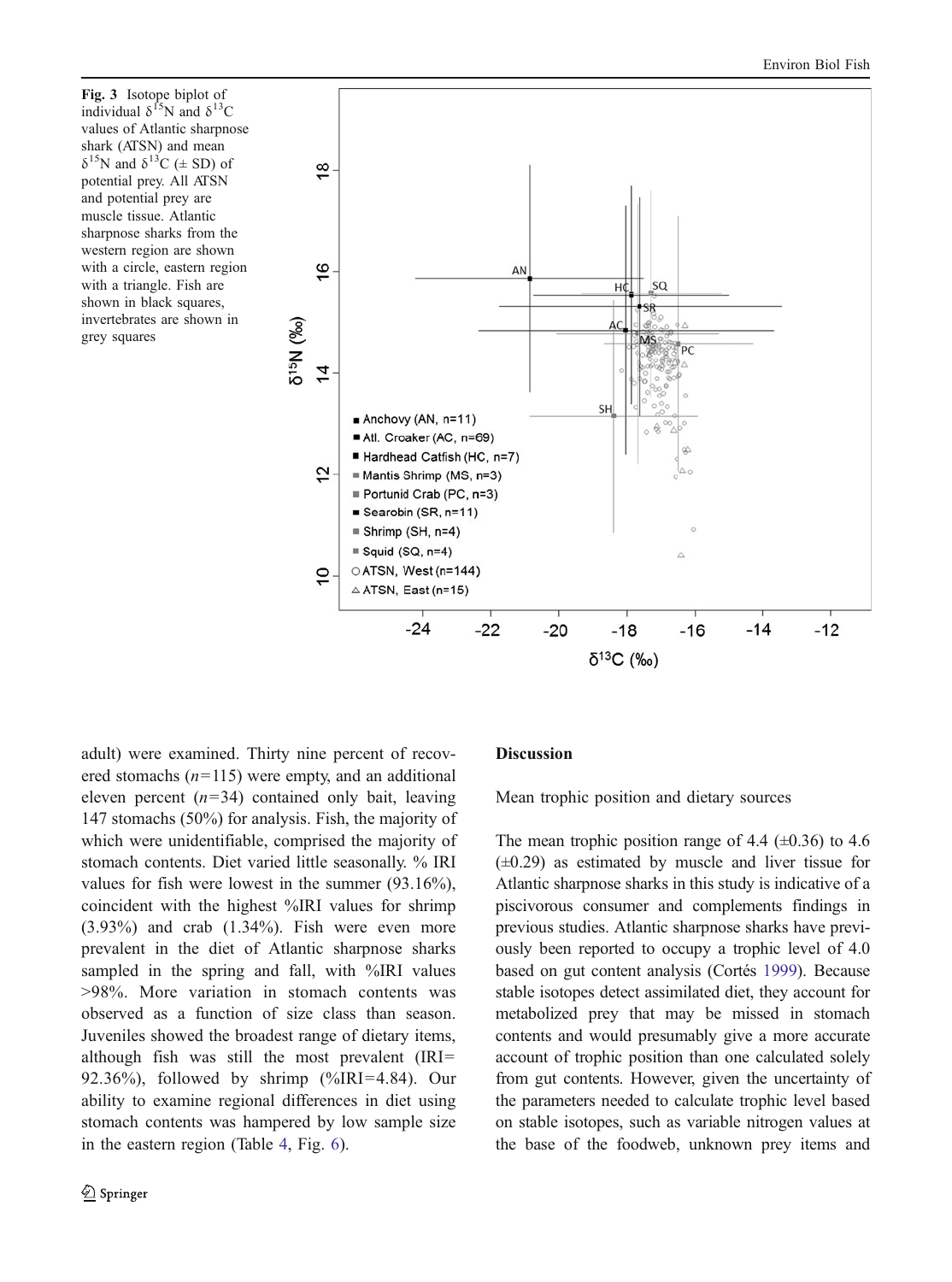<span id="page-8-0"></span>

| <b>Table 2</b> Mean values for<br>$\delta^{13}$ C and $\delta^{15}$ N (± SD) for | Potential prey: fish                       | $\mathbf n$ | $\delta$ 13C (‰) | $\delta$ 15N (‰) |
|----------------------------------------------------------------------------------|--------------------------------------------|-------------|------------------|------------------|
| muscle tissue from potential<br>prey items. $n =$ number of                      | Anchovy (Anchoa sp.)                       | 11          | $-21.96(1.36)$   | 13.59(0.51)      |
| samples analyzed                                                                 | Atlantic croaker (Micropogonias undulatus) | 69          | $-19.13(1.05)$   | 12.57(0.71)      |
|                                                                                  | Hardhead catfish (Arius felis)             | 8           | $-18.96(1.05)$   | 13.26(0.40)      |
|                                                                                  | Searobin (Prionotus sp.)                   | 11          | $-18.70(1.84)$   | 13.04(0.41)      |
|                                                                                  | Mean                                       |             | $-19.64(1.19)$   | 13.13(0.33)      |
|                                                                                  | Potential prey: invertebrates              |             |                  |                  |
|                                                                                  | Mantis shrimp (Stomatopoda)                | 3           | $-18.78(0.67)$   | 12.50(0.80)      |
|                                                                                  | Portunid crab (Callinectes sp.)            | 3           | $-17.56(0.43)$   | 12.30(0.77)      |
|                                                                                  | Shrimp (Penaeus sp.)                       | 4           | $-19.47(0.75)$   | 10.87(0.56)      |
|                                                                                  | Squid (Loligo sp.)                         | 4           | $-18.37(0.31)$   | 13.29(0.20)      |
|                                                                                  | Mean                                       |             | $-18.57(0.70)$   | 12.24(0.87)      |
|                                                                                  |                                            |             |                  |                  |

variable trophic fractionation factors, this is not necessarily the case. For instance, there are prey items previously identified as important in the diet of the Atlantic sharpnose sharks that fall outside the polygon of conceivable prey shown in Fig. [3](#page-7-0) (e.g. anchovy). This suggests that either sharks are not in equilibrium with their diet, or that additional sources of prey not included in the isotope analysis are important to the diet of the Atlantic sharpnose shark.

Identifying dietary source as revealed by stomach content versus stable isotope analyses was made difficult by shortcomings with each method. The limited identifiable content in the stomachs of Atlantic sharpnose sharks suggested a diet composed primarily of fish, followed by squid and crustaceans,

Table 3 Summary table from four, three-way factorial ANOVAs examining the effect of size class (SC, fixed factor with 3 levels), region (R, fixed factor with 2 levels) and season (S, fixed factor with 6 levels) on stable isotope values of nitrogen and carbon in liver and muscle tissues for Atlantic sharpnose shark, 2007 and 2008. Bold values are statistically significant at  $\alpha$ =0.05

| Dependent R<br>Variable |      | S                            | SC. | $SC^*R$ $SC^*S$ $R^*S$ |      |               | $SC^*R^*S$ |
|-------------------------|------|------------------------------|-----|------------------------|------|---------------|------------|
| Nitrogen                |      |                              |     |                        |      |               |            |
| Liver                   |      | $0.22 \quad 0.06 \quad 0.02$ |     | 0.24                   | 0.42 | $<$ 0.01 $\,$ | 0.75       |
| Muscle                  |      | 0.12 0.83 0.82               |     | 0.90                   | 0.03 | < 0.01        | 0.68       |
| Carbon                  |      |                              |     |                        |      |               |            |
| Liver                   | 0.57 | $0.02 \quad 0.41$            |     | 0.14                   | 0.11 | < 0.02        | 0.97       |
| Muscle                  |      | $0.15$ $0.08$ $0.83$         |     | 0.77                   | 0.25 | < 0.01        | 0.91       |

findings in agreement with previous studies in this region that concluded Atlantic sharpnose sharks were generalists (Hoffmayer and Parsons [2003\)](#page-13-0). Unfortunately, the most abundant fish sampled in the ALMRD trawl survey (Atlantic croaker, searobins and hardhead catfish) have similar isotope signatures and therefore provide little further resolution as to dietary source partitioning. Additionally, there may be nutritionally important prey items in the diet of Atlantic sharpnose sharks that were not captured by our sampling scheme. Previous studies have identified Gulf menhanden (Brevoortia patronus) as an important component in the diet of Atlantic sharpnose sharks (Barry [2002](#page-13-0), Hoffmayer and Parsons [2003,](#page-13-0) Bethea et al. [2004,](#page-13-0) [2006\)](#page-13-0). This fish is not sampled effectively by the gear used in the ALMRD trawl survey. Using stable isotope values for this fish collected in nearby waters  $(\delta^{13}C=-19.6, \delta^{15}N=11.9,$ Moncreiff and Sullivan [2001](#page-14-0)) and including those values in the mixing model, no additional dietary source resolution was gained because of the isotopic similarity of Gulf menhaden to other potential prey in our model. Future efforts to identify dietary sources in this species using isotope mixing models will require more identifiable stomach contents to direct the choice of prey for isotope sampling.

Regional and seasonal differences in diet

Atlantic sharpnose shark liver and muscle tissue showed regional and seasonal differences in stable isotope values. The fact that both tissues demonstrate this effect suggests the sampled sharks are following consistent dietary patterns. Liver and muscle tissue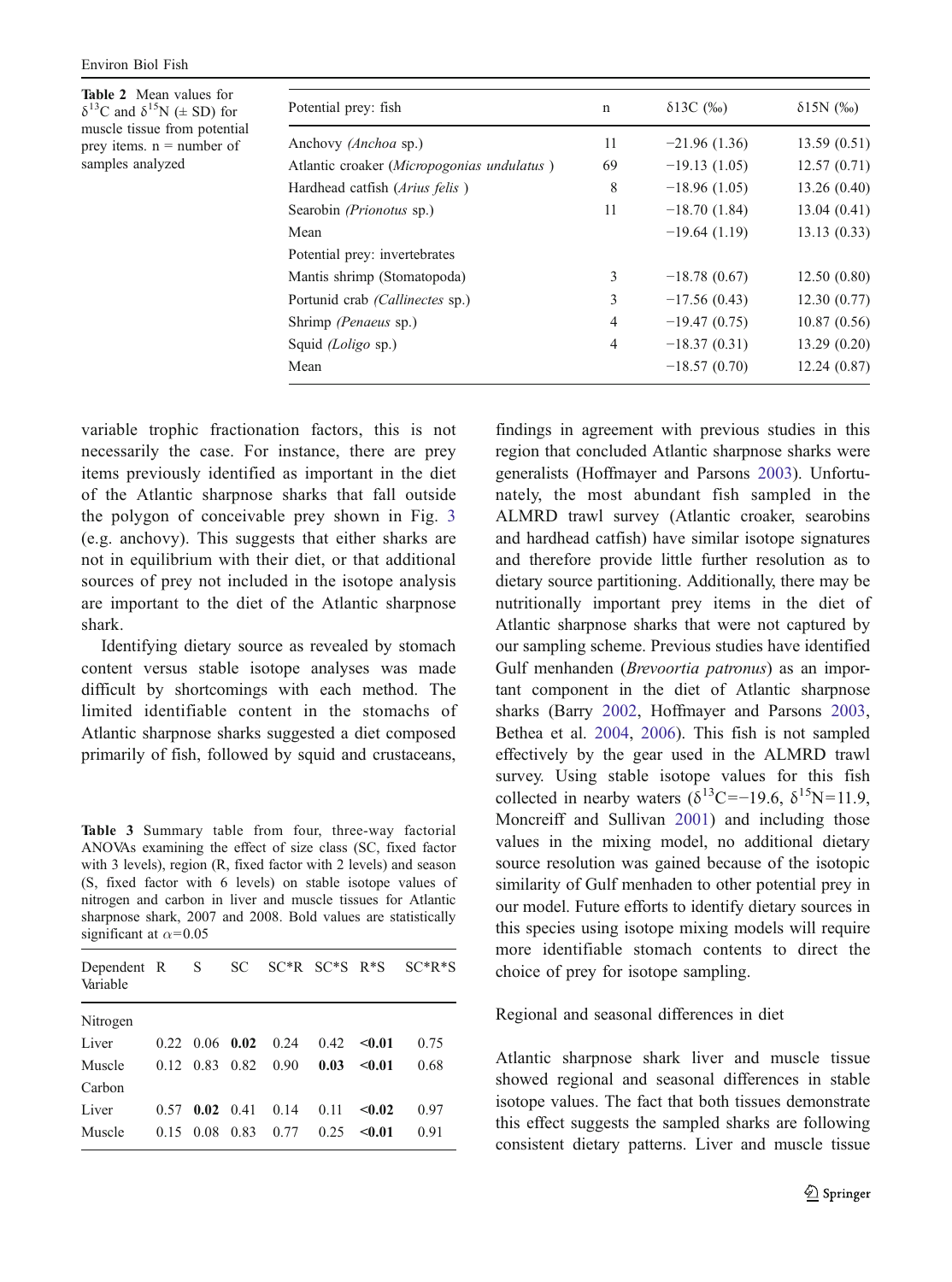<span id="page-9-0"></span>

**Fig. 4** Tissue-specific mean values for (a)  $\delta^{15}N$  in liver, (b)  $\delta^{15}N$  in muscle, (c)  $\delta^{13}C$  in liver and d)  $\delta^{13}C$  in muscle, ( $\pm$  SE) for Atlantic sharpnose sharks. Some SE are too small to be visible. No data were collected in the eastern region during fall 2007

are known to have different turnover rates with liver turnover on the order of months compared to muscle turnover on the order of years (MacNeil et al. [2006](#page-14-0); Logan and Lutcavage [2010](#page-14-0)). However, many studies quantifying tissue turnover in elasmobranchs have used relatively slow-growing species (e.g. Logan and Lutcavage [2010\)](#page-14-0), such as the sandbar shark (Sminkey and Musick [1995](#page-14-0)). Conversely, the Atlantic sharpnose shark is relatively fast growing (Loefer and Sedberry [2003\)](#page-13-0), which may result in faster tissue turnover in this species and hence may record shifts more acutely. Using stable isotope values from prey items known to be part of the diet of Atlantic sharpnose shark in the northern Gulf of Mexico (based on diet information in Hoffmayer and Parsons [2003](#page-13-0)), Atlantic sharpnose shark collected in the western region of our study had a high a proportion of invertebrates in their diet (shrimp and crabs). This pattern was relatively consistent over the study leading to relatively stable  $\delta^{15}N$  values. In contrast, Atlantic sharpnose shark collected from the eastern region showed higher variability in prey, which was reflected in the more variable  $\delta^{15}$ N values. If we assume that the isotope signature of Atlantic sharpnose sharks sampled in the western region represent the general condition of that species in that region, then our data suggest plasticity in feeding across a relatively small spatial scale.

The relatively low mean and high variance associated with prey contributions in the eastern region are in contrast to the western region, but are supported by trawl data that demonstrate large differences in available fish and invertebrate biomass between regions. While Atlantic sharpnose sharks undoubtedly move across the eastern and western regions in this study, acoustic telemetry studies have shown mean daily 50% kernel home ranges for this species to be relatively small  $(1.64 \text{ km}^2; \text{Carlson et al.})$ [2008\)](#page-13-0). Additionally, this species is thought to display multiple forms of residency, including some degree of philopatry (Carlson et al. [2008](#page-13-0)). We suggest that the sharks sampled in this study reflect the average condition of the population from the region or season they were sampled in, although additional telemetry studies and higher sample sizes from the eastern region are necessary to confirm this.

Although we conclude that the most parsimonious explanation for the variable  $\delta^{15}N$  values in the east is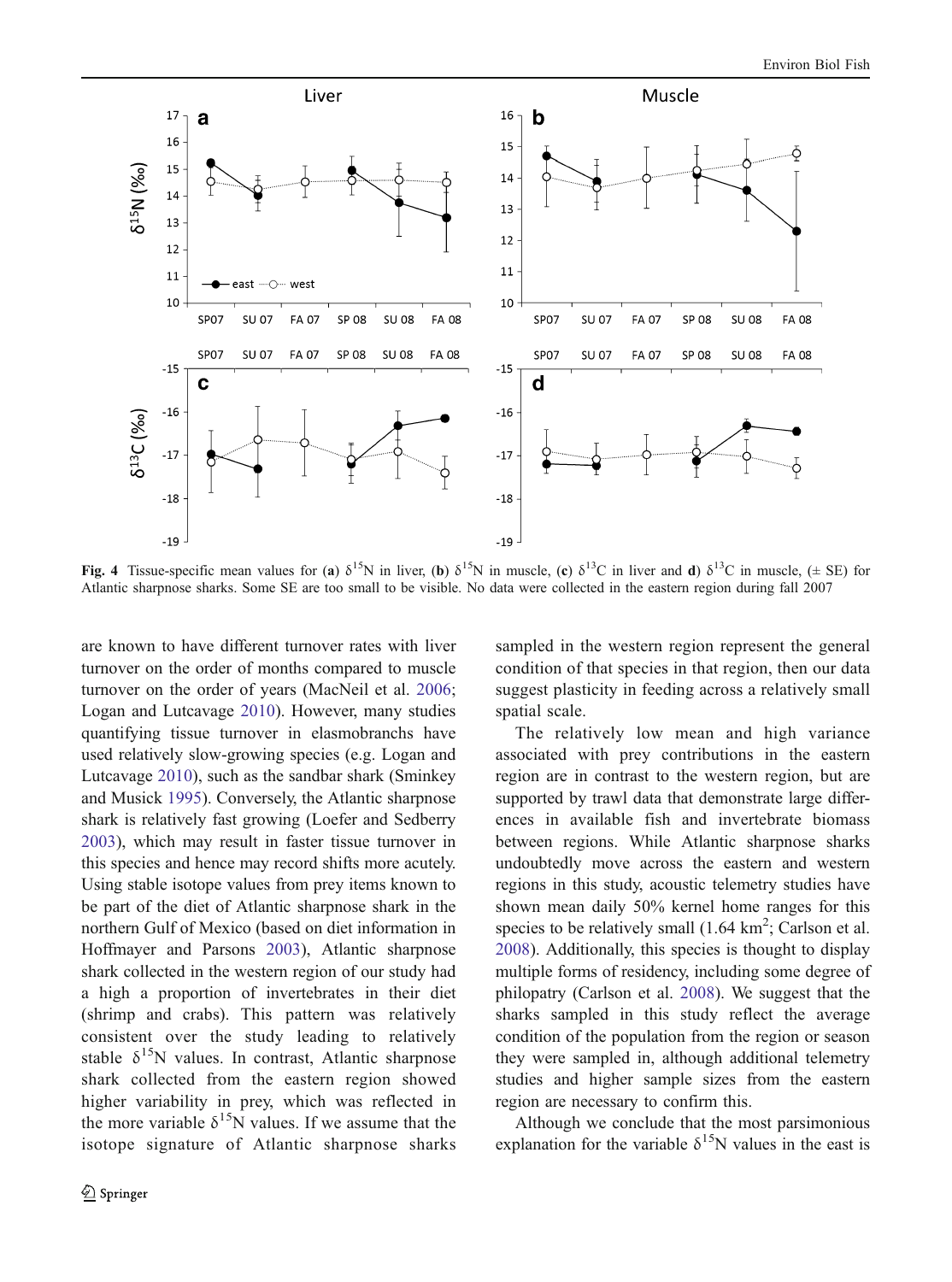<span id="page-10-0"></span>

Fig. 5 Boxplots showing the relative contributions from potential prey sources to the diet of Atlantic sharpnose shark sampled (a) west and (b) east of Mobile Bay using SIAR. The proportions show the credibility intervals at 95, 75 and 25%

a plastic diet in this region owing to shifts in the available forage base (supported by high variability in our trawl data in the east), seasonal variability in  $\delta^{15}N$ values may occur as a result of changes in the source N pool or movement of Atlantic sharpnose shark outside the region of our study (i.e., further offshore in the winter). N<sub>2</sub> fixation by *Trichiodesmium* has been shown to be an important component of primary production in the offshore waters of the Gulf of Mexico (Holl et al. [2007\)](#page-13-0). In this case, we would expect baseline  $\delta^{15}$ N values (and hence, Atlantic sharpnose shark  $\delta^{15}$ N values) to be lowest in the spring. This influx of organic matter in the spring could lower values throughout the foodweb; however,

this high  $N_2$  fixation would need to disproportionately affect Atlantic sharpnose sharks collected in the eastern region. Another potential complication in the interpretation of our  $\delta^{15}N$  values is the likely winter movement of Atlantic sharpnose sharks to offshore waters. While in offshore waters Atlantic sharpnose sharks could switch to higher trophic level prey as has been shown in other Gulf of Mexico predators (Barros et al. [2009](#page-13-0)). The most enriched  $\delta^{15}$ N values in our study were seen in the spring; given the relatively slow turnover of muscle tissue, these values may reflect periods of offshore feeding during the winter, either via feeding on different trophic level prey, or by feeding in a system with different baseline isotope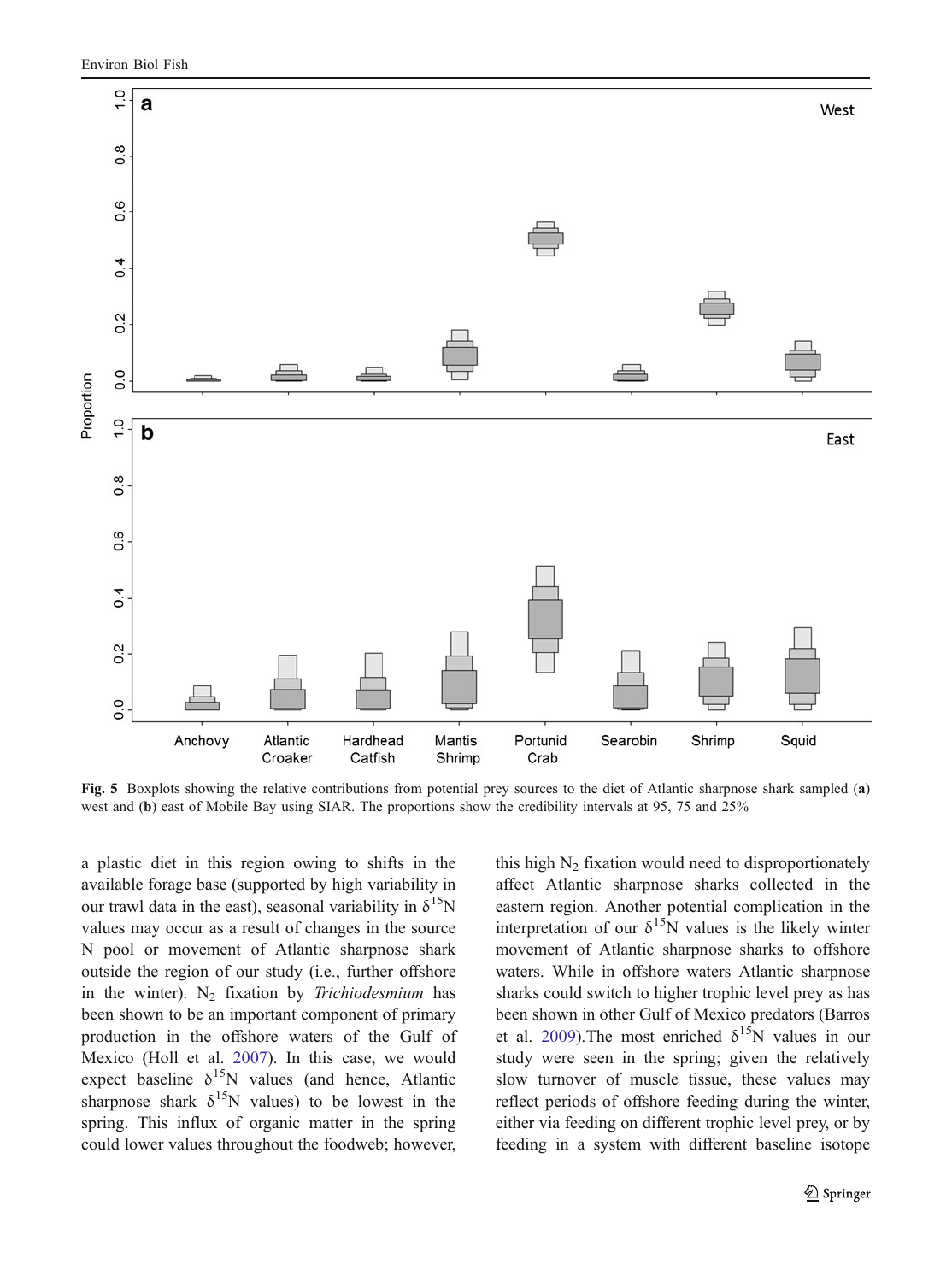<span id="page-11-0"></span>

| Table 4 Percent by number<br>$(\%N)$ , percent by weight       | Index                                                                                                                                                                                                                                                                                     | Factor                         | Level    | $\mathbf n$       | Prey category |              |             |             |
|----------------------------------------------------------------|-------------------------------------------------------------------------------------------------------------------------------------------------------------------------------------------------------------------------------------------------------------------------------------------|--------------------------------|----------|-------------------|---------------|--------------|-------------|-------------|
| (%W), percent relative<br>occurrence (%O) and the              |                                                                                                                                                                                                                                                                                           |                                |          |                   | Crab          | Fish         | Shrimp      | Squid       |
| index of relative importance,<br>expressed as a percent (%IRI) | $\%N$                                                                                                                                                                                                                                                                                     | Season                         | Spring   | 24                | $0.00\,$      | 85.42 (0.31) | 12.50(0.30) | 2.08(0.10)  |
| as a function of season                                        |                                                                                                                                                                                                                                                                                           |                                | Summer   | 60                | 8.33(0.24)    | 68.75 (0.44) | 16.25(0.36) | 6.67(0.23)  |
| (spring, summer, fall), size                                   |                                                                                                                                                                                                                                                                                           |                                | Fall     | 47                | 2.83(0.15)    | 84.75 (0.32) | 9.22(0.26)  | 3.19(0.16)  |
| class (YOY, juvenile, adult),<br>and region (west, east).      |                                                                                                                                                                                                                                                                                           |                                | YOY      | 11                | 0.00          | 90.91 (0.29) | 9.09(0.29)  | 0.00        |
| %N and %W values were                                          |                                                                                                                                                                                                                                                                                           | Size class                     | Juvenile | 63                | 7.67(0.24)    | 68.92 (0.43) | 17.06(0.36) | 6.35(0.23)  |
| calculated on individual                                       |                                                                                                                                                                                                                                                                                           |                                | Adult    | 61                | 2.46(0.14)    | 85.52 (0.32) | 8.74(0.26)  | 3.28(0.15)  |
| stomachs (mean values $\pm$ SD).<br>For %IRI calculations,     |                                                                                                                                                                                                                                                                                           | Region                         | West     | 68                | 1.41(0.08)    | 81.86 (0.35) | 11.52(0.30) | 5.15(0.19)  |
| %N and %W values were                                          |                                                                                                                                                                                                                                                                                           |                                | East     | 7                 | 0.00          | 100.00(0)    | 0.00        | 0.00        |
| re-calculated across all                                       | $\%W$                                                                                                                                                                                                                                                                                     | Season                         | Spring   | 19                | 0.00          | 88.23 (0.30) | 7.90(0.24)  | 0.00        |
| stomachs. $n =$ sample size-no<br>sample size is given for the |                                                                                                                                                                                                                                                                                           |                                | Summer   | 55                | 8.73 (0.26)   | 65.79 (0.46) | 7.21(0.19)  | 11.43(0.30) |
| compound index %IRI                                            |                                                                                                                                                                                                                                                                                           |                                | Fall     | 44                | 3.03(0.16)    | 85.60 (0.33) | 6.07(0.19)  | 2.27(0.15)  |
|                                                                |                                                                                                                                                                                                                                                                                           |                                | YOY      | 9                 | 0.00          | 88.89 (0.31) | 5.56 (0.16) | 0.00        |
|                                                                |                                                                                                                                                                                                                                                                                           | Size class                     | Juvenile | 57                | 8.89 (0.26)   | 65.23(0.45)  | 8.42(0.22)  | 11.91(0.31) |
|                                                                |                                                                                                                                                                                                                                                                                           |                                | Adult    | 56                | 1.90(0.13)    | 88.27 (0.31) | 5.07(0.18)  | 0.89(0.07)  |
|                                                                |                                                                                                                                                                                                                                                                                           | Region                         | West     | 57                | 1.40(0.10)    | 81.92 (0.38) | 5.74(0.23)  | 10.53(0.31) |
|                                                                |                                                                                                                                                                                                                                                                                           |                                | East     | 5                 | 0.00          | 100.00(0)    | 0.00        | 0.00        |
|                                                                | $\%$ O                                                                                                                                                                                                                                                                                    | Season                         | Spring   | 19                | 0.00          | 13.82        | 3.25        | 0.81        |
|                                                                |                                                                                                                                                                                                                                                                                           |                                | Summer   | 55                | 5.69          | 31.71        | 8.94        | 4.07        |
|                                                                |                                                                                                                                                                                                                                                                                           |                                | Fall     | 44                | 1.63          | 31.71        | 4.88        | 1.63        |
|                                                                |                                                                                                                                                                                                                                                                                           |                                | YOY      | 9                 | $0.00\,$      | 6.51         | 0.81        | 0.00        |
|                                                                |                                                                                                                                                                                                                                                                                           | Size class<br>Region<br>Season | Juvenile | 57                | 5.69          | 33.30        | 10.57       | 4.07        |
|                                                                |                                                                                                                                                                                                                                                                                           |                                | Adult    | 56                | 1.62          | 40.65        | 5.69        | 2.44        |
|                                                                |                                                                                                                                                                                                                                                                                           |                                | West     | 57                | 1.62          | 39.02        | 8.13        | 4.07        |
|                                                                |                                                                                                                                                                                                                                                                                           |                                | East     | $\sqrt{5}$        | $0.00\,$      | 4.07         | 0.00        | $0.00\,$    |
|                                                                | $\%IRI$                                                                                                                                                                                                                                                                                   |                                | Spring   | $\qquad \qquad -$ | $0.00\,$      | 98.02        | 1.86        | 0.12        |
|                                                                | Summer<br>1.34<br>$\qquad \qquad -$<br>Fall<br>0.02<br>$\qquad \qquad -$<br>YOY<br>0.00<br>$\overline{\phantom{m}}$<br>Size class<br>Juvenile<br>1.22<br>$\overline{\phantom{m}}$<br>Adult<br>0.07<br>$\qquad \qquad -$<br>0.07<br>Region<br>West<br>$\equiv$<br>East<br>0.00<br>$\equiv$ | 93.16                          | 3.93     | 1.57              |               |              |             |             |
|                                                                |                                                                                                                                                                                                                                                                                           |                                |          |                   |               | 98.39        | 1.37        | 0.22        |
|                                                                |                                                                                                                                                                                                                                                                                           |                                |          |                   |               | 98.61        | 1.39        | 0.00        |
|                                                                |                                                                                                                                                                                                                                                                                           |                                |          |                   |               | 92.36        | 4.84        | 1.59        |
|                                                                |                                                                                                                                                                                                                                                                                           |                                |          |                   |               | 98.93        | 0.86        | 0.14        |
|                                                                |                                                                                                                                                                                                                                                                                           |                                |          |                   |               | 97.27        | 1.90        | 0.77        |
|                                                                |                                                                                                                                                                                                                                                                                           |                                |          |                   |               | 100.00       | 0.00        | 0.00        |

values. Although the current study lacks the temporal resolution to fully resolve these alternative explanations, neither provides a strong mechanistic explanation to account for the disparity between eastern and western regions.

Our assessment of regional differences in feeding for the Atlantic sharpnose shark was impeded by the lower sample size for sharks collected in the eastern region. Although not ideal, our sample size  $(n=15)$  from this area is comparable to other studies. While the lower sample size in the eastern region may naturally lead to higher variability, the variation in Atlantic sharpnose shark stable isotope data was also observed in the trawl data, for which sample size was more balanced between regions. Moreover, the disparity in sample size between the eastern and western regions directly reflected the distribution of these sharks as shown by our catch data. Future studies addressing dietary habits of Atlantic sharpnose shark in this region will benefit from increased sample size in the area east of Mobile Bay.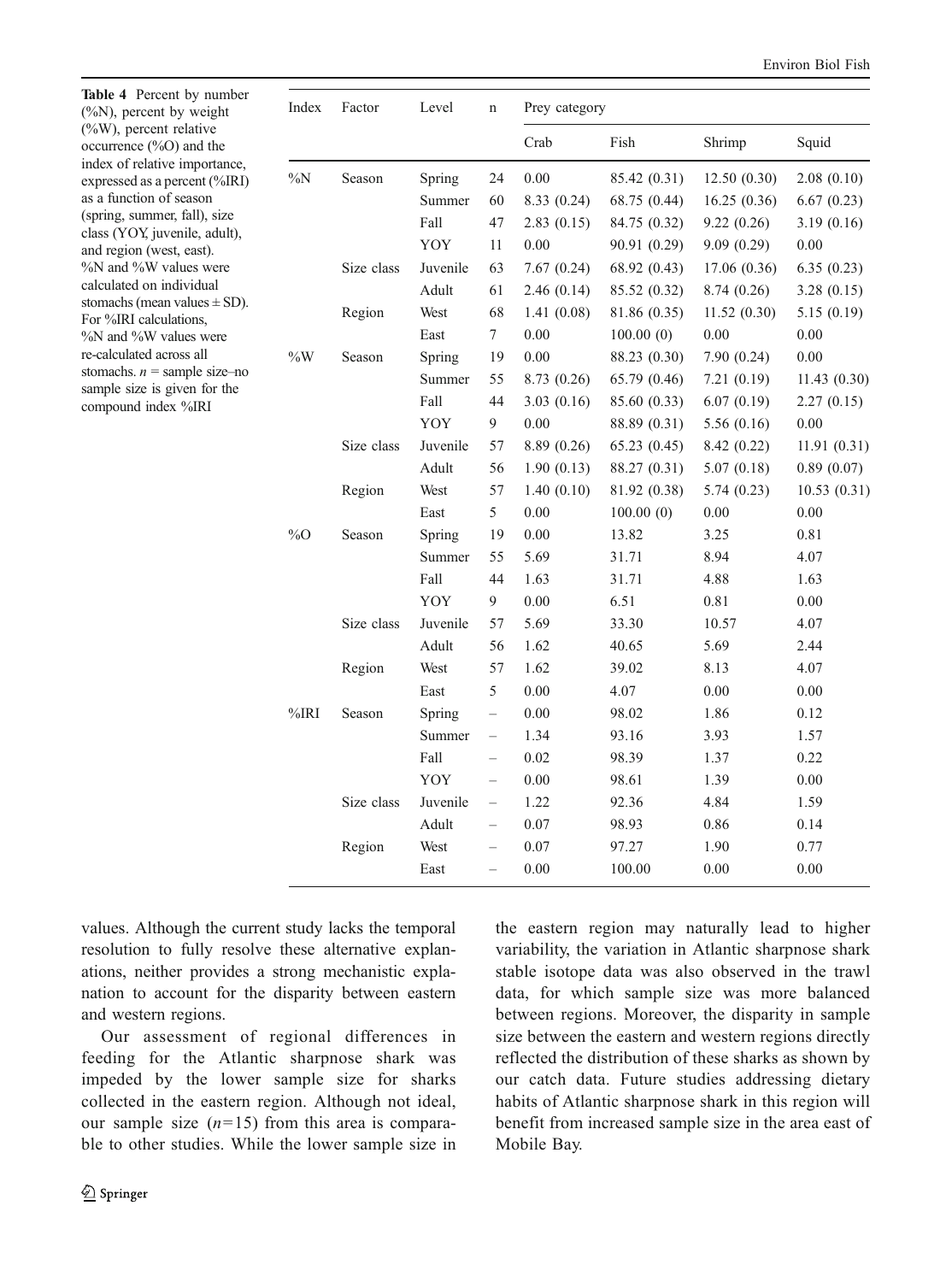<span id="page-12-0"></span>Fig. 6 Stomach content data as a function of size class. N is equal to the number of stomachs obtained.  $FI = Fish$ ,  $CR = Crabs$ ,  $SH = Shrimp$ ,  $SQ = Squid$ 



Ontogenetic shifts

Stomach content as well as carbon and nitrogen stable isotope data from liver tissue highlighted a dietary shift with size class. Such shifts have been previously documented for this species in the Gulf of Mexico using stomach content analysis (Hoffmayer and Parsons [2003;](#page-13-0) Bethea et al. [2006\)](#page-13-0). Our findings support this body of work, and provide interesting insight from stable isotope analysis. For both carbon and nitrogen, YOY and adult signatures were similar, with contrasting signatures in juveniles. The nitrogen and carbon isotope signatures of embryos in this species (McMeans et al. [2009](#page-14-0)) as well as other placentatrophic sharks (Vaudo et al. [2010\)](#page-14-0) have been shown to be elevated compared to the mothers. Our data further support this, and suggest that postpartum, the isotope signatures of YOY sharks are lower than during gestation, i.e. intermediate between the relatively enriched state in-utero and the relatively depleted state as juveniles feeding on lower trophic level prey.

Our study is the first to use stable isotope ratios of C and N, as well as stomach content analysis, to examine the feeding ecology of the Atlantic sharpnose shark in the GOM. Isotopic assignment of trophic position was within the range of estimates

previously suggested based on gut contents alone. Stomach content analysis was hampered by a lack of identifiable prey items, whereas identifying dietary source with stable isotopes was difficult because of the similarity in isotopic signatures among potential prey items. Despite the individual limitations, both techniques in tandem supported the same conclusions and thereby strengthen our findings. The seasonal and regional differences identified in muscle and liver tissue suggest that sampled sharpnose sharks are following relatively consistent dietary patterns which appear more plastic in the eastern region compared to the western region, perhaps as a result of regional differences in forage base. Both stomach content and stable isotope analyses suggest a shift in diet with size class, in agreement with previous studies. Future investigations should consider the use of the stable sulfur isotope, which may further resolve basal C sources. Additionally, the use of compound-specific analyses would negate the need to isotopically identify the base of the foodweb, therefore providing a more precise estimate of trophic position. Our findings suggest small scale shifts in trophic position and carbon source may need to be considered when constructing coastal foodweb models that incorporate elasmobranchs.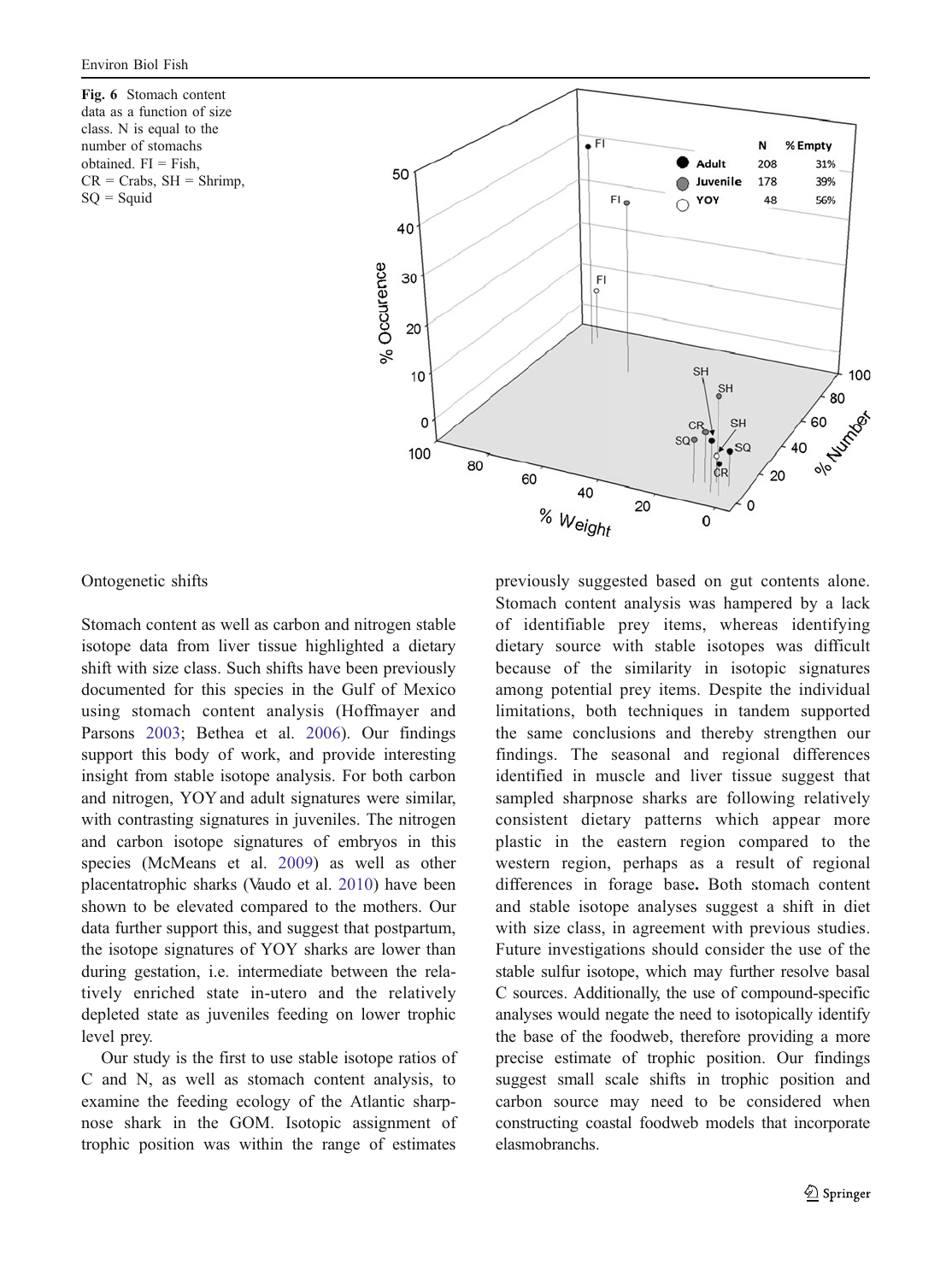<span id="page-13-0"></span>Acknowledgements This work was funded by the National Marine Fisheries Service and the Dauphin Island Sea Lab. Funding for the stable isotope analysis was provided by the Mississippi/Alabama SeaGrant Consortium. Special thanks to Brian Fry for analyzing preliminary stable isotope samples free of charge. Thanks to John Mareska for providing coastal trawl data from the Alabama Marine Resources Division survey, and special thanks to the biologists who provided samples from that survey. The authors owe thanks to Andrea Kroetz, who was an invaluable part of field and laboratory work. Thanks go to vessel captains Butch Sutton and Kendall Falana from the NMFS R/V HST, Lionel Laforce and James Barbour from the NMFS R/V Gandy, Drew Hopper and David Saska from the NMFS R/V Caretta, and Tom Guoba, Clark Lollar and Rodney Collier from the DISL R/V E.O. Wilson. This manuscript was improved by helpful comments and revisions from Enric Cortés, and two anonymous reviewers.

#### References

- Barros NB, Ostrom PH, Stricker CA, Wells RS (2009) Stable isotopes differentiate bottlenose dolphins off west-central Florida. Mar Mamm Sci 26(2):324–336
- Barry KP (2002) Feeding habits of blacktip sharks, Carcharhinus limbatus, and Atlantic sharpnose sharks, Rhizoprionodon terraenovae, in Louisianna coastal waters. MS thesis, Louisianna State University
- Bethea DM, Buckel JA, Carlson JK (2004) Foraging ecology of the early life stages of four sympatric shark species. Mar Ecol Prog Ser 268:245–264
- Bethea DM, Carlson JK, Buckel JA, Satterwhite MS (2006) Ontogenetic and site-related trends in the diet of the Atlantic sharpnose shark Rhizoprionodon terraenovae from the northeast Gulf of Mexico. B Mar Sci 78 (2):287–307
- Carlson JK, Baremore IE (2003) Changes in biological parameters of Atlantic sharpnose shark Rhizoprionodon terraenovae in the Gulf of Mexico: evidence for densitydependent growth and maturity? Mar Freshwater Res 54:277–234
- Carlson JK, Brusher JH (1999) An index of abundance for coastal species of juvenile sharks from the northeast Gulf of Mexico. Mar Fish Rev 61:37–45
- Carlson JK, Heupel MR, Bethea DM, Hollensead LD (2008) Coastal habitat use and residency of juvenile Atlantic sharpnose sharks (Rhizoprionodon terraenovae). Estuar Coast 31:931–940
- Caut S, Angulo E, Courchamp F (2009) Variation in discrimination factors ( $\Delta^{15}N$  and  $\Delta^{13}C$ ): the effect of diet isotopic values and applications for diet reconstruction. J Appl Ecol 46:443–453
- Chipps SR, Garvey JE (2007) Assessment of diets and feeding patterns. In: Cs G, Brown ML (eds) Analysis and interpretation of freshwater fisheries data. American Fisheries Society, Bethesda, pp 473–513
- Clark E, von Schmidt K (1965) Sharks of the Central Gulf coast of Florida. B Mar Sci 15:13–83
- Cortés E (1997) A critical review of methods of studying fish feeding based on analysis of stomach contents:

application to elasmobranch fishes. Can J Fish Aquat Sci 54:724–738

- Cortés E (1999) Standardized diet compositions and trophic levels of sharks. ICES J Mar Sci 56:707–717
- Cortés E (2002) Stock assessment of small coastal sharks in the U.S. Atlantic and Gulf of Mexico. USDOC, NOAA, NMFS, SEFSC, Miami. Sustainable Fisheries Division Contribution No. SFD-01/02-152
- DeNiro MJ, Epstein S (1978) Influence of diet on the distribution of carbon isotopes in animals. Geochim Cosmochim Ac 42:495–506
- Driggers WB, Ingram GW, Grace MA, Gledhill CT, Henwood TA, Horton CN, Jones CM (2008) Pupping areas and mortality rates of young tiger sharks Galeocerdo cuvier in the western North Atlantic Ocean. Aquat Biol 2:161–170
- Drymon JM (2010) Distributions of coastal sharks in the northern Gulf of Mexico: consequences for trophic transfer and foodweb dynamics. Dissertation, University of South Alabama
- Drymon JM, Powers SP, Dindo J, Dzwonkowski B, Henwood TA (2010) Distributions of sharks across a continental shelf in the northern Gulf of Mexixo. Mar Coast Fish 2:440–450
- Estrada JA, Rice AN, Lutcavage ME, Skomal GB (2003) Predicting trophic position in sharks of the north-west Atlantic Ocean using stable isotope analysis. J Mar Biol Assoc UK 83:1347–1350
- Fisk AT, Tittlemier SA, Pranschke JL, Norstrom RJ (2002) Using anthropogenic contaminants and stable isotopes to assess the feeding ecology of Greenland sharks. Ecology 83(8):2162–2172
- Folch J, Lees M, Stanley GHS (1957) A simple method for the isolation and purification of total lipids from animal tissues. J Biol Chem 226:497–509
- Hobson KA, Welch HE (1992) Determination of trophic relationships within a high Arctic marine food web using  $13^{\circ}$ C and  $15^{\circ}$ N analysis. Mar Ecol Prog Ser 84:9–18
- Hoffmayer ER, Parsons GR (2003) Food habits of three shark species from the Mississippi Sound in the northern Gulf of Mexico. Southeast Nat 2(2):271–280
- Holl CM, Villareal TA, Payne CD, Clayton TD, Hart C, Montoya JP (2007) Trichodesmiun in the western Gulf of Mexico:  ${}^{15}N_2$ -fixation and natural abundance stable isotope evidence. Limnol Oceanogr 52(5):2249–2259
- Hussey NE, Brush J, McCarthy ID, Fisk AT (2010)  $\delta^{15}N$  and  $\delta^{13}$ C diet-tissue discrimination factors for large sharks under semi-controlled conditions. Comp Biochem Physiol A 155:445–453
- Hyslop EJ (1980) Stomach content analysis: a review of methods and their application. J Fish Biol 17:411–229
- Inger R, McDonald RA, Rogowski D, Jackson AL, Parnell A, Preston SJ, Harrod C, Goodwin C, Griffiths D, Dick JTA, Elwood RW, Newton J, Bearhop S (2010) Do non-native invasive fish support elevated lamprey populations? J Appl Ecol 47:121–129
- Kitchell JF, Essington TE, Boggs CH, Schindler DE, Walters CJ (2002) The role of sharks and longline fisheries in a pelagic ecosystem of the Central Pacific. Ecosystems 5:202–216
- Loefer JK, Sedberry GR (2003) Life history of the Atlantic sharpnose shark (Rhizoprionodon terraenovae) (Richardson,